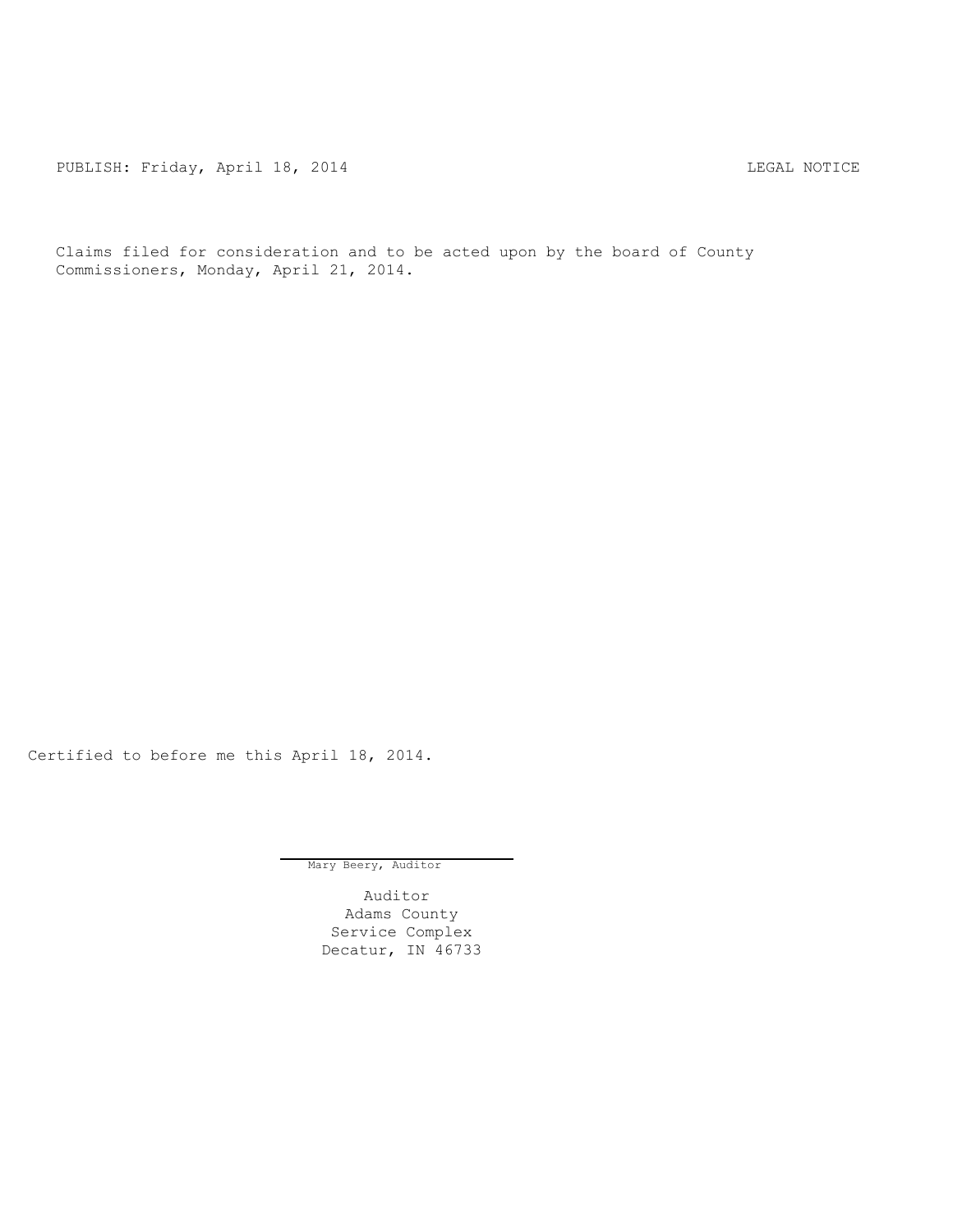

## **Claims Docket for Newspaper Adams County, Indiana**

## For Period: **3/25/2014** to **4/7/2014**

*313 W. Jefferson St. Decatur, IN 46733 (219) 724-2600*

## Date Claims to be Paid: **4/21/2014**

| <b>Vendor</b>                        | Amount     | <b>Vendor</b>                                       | Amount   |
|--------------------------------------|------------|-----------------------------------------------------|----------|
| Adams Memorial Hospital              | 42.64      | <b>AIT Laboratories</b>                             | 180.00   |
| Indiana Michigan Power               | 9,329.17   | American Wire Rope & Sling                          | 1,923.40 |
| Berne Ready Mix                      | 643.28     | Berne Tri-Weekly News                               | 45.79    |
| Suburban Propane LP                  | 131.00     | Brateman's, Inc.                                    | 278.45   |
| <b>Charles Bowers</b>                | 2,333.33   | Chet's Pest Control                                 | 30.00    |
| Cintas Location #338                 | 47.26      | City Of Decatur                                     | 2,053.40 |
| Decatur True Value                   | 164.89     | <b>Complete Printing Service</b>                    | 91.00    |
| Dealership Holdings LLC              | 360.92     | Craigville Telephone Comp                           | 119.00   |
| Darrell Sigworth                     | 25.00      | Decatur Daily Democrat                              | 1,450.48 |
| <b>Decatur Dental Services</b>       | 437.45     | Decatur Postmaster                                  | 49.00    |
| Douglas L. Bauman                    | 50.00      | Everett Refrigeration & E                           | 93.75    |
| Gordon Food Service                  | 2,727.45   | Graybar                                             | 2,019.54 |
| Indiana State Coroners As            | 480.00     | K-Mart                                              | 118.01   |
| Racquel Werich                       | 125.00     | Kiess Electric                                      | 1,771.72 |
| Klenk's Sales And Service            | 527.99     | Lehman Feed Mill                                    | 577.50   |
| Louise Busse                         | 44.88      | Mark S. Gresla, MD                                  | 60.00    |
| Monroe Water Department              | 194.20     | Moser Motor Sales, Inc.                             | 229.19   |
| Nipsco                               | 3,519.91   | Park Center, Inc.                                   | 56.19    |
| Patrick R Miller                     | 209.44     | Portland Motor Parts, Inc                           | 298.41   |
| Quill Corporation                    | 58.76      | Roger Thompson                                      | 60.00    |
| Selking International                | 4,096.47   | St. Joseph Health Systems, LLC                      | 1,199.40 |
| Steven R. Jenkins Company            | 13.99      | Stone-Street Quarries, Inc.                         | 297.08   |
| Teryl R. Smith                       | 31.02      | Print Shop                                          | 748.40   |
| Treasurer of Adams County            | 200,334.76 | Ward's Sign It Shop                                 | 75.00    |
| Welder Services, Inc.                | 45.72      | Zwick And Jahn Funeral Home                         | 400.00   |
| Christopher E. Harvey                | 600.00     | Schwartz Marathon of Berne Inc.                     | 60.91    |
| Adams County Highway Department      | 1,705.33   | Imi Irving Material, Inc.                           | 3,434.47 |
| Adams County Automotive Supply, Inc. | 262.02     | J. L. Manufacturing & Fab.                          | 342.55   |
| Zep Sales and Service                | 155.73     | Croy Machine & Fabrication, Inc.                    | 217.92   |
| Purdue University                    | 471.04     | Bluhm & Reber                                       | 255.00   |
| Waste Management                     | 335.16     | Nowak Supply Company, Inc                           | 125.00   |
| B Secure Alarm Systems, Inc.         | 477.88     | Universal Metalcraft, Inc                           | 306.00   |
| Don Myers Plumbing                   | 331.33     | Cargill, Inc.                                       | 4,283.52 |
| Jackson Oil & Solvents, I            | 2,347.94   | Indiana County Auditors' Association                | 690.00   |
| Berne Chamber Of Commerce            | 15.00      | Bob's Locksmith Shop                                | 40.95    |
| American Judges Association          | 150.00     | Zurcher's Best-One Tire & Auto Care, Inc            | 6,196.53 |
| Kristina Nichols                     | 10.56      | Emil W. Meyer                                       | 60.00    |
| Harvest Land Co-op                   | 7,658.90   | Wal-Mart                                            | 283.72   |
| Adams County Truck Repair, Inc.      | 517.99     | Advanced Imaging Solutions, Inc.                    | 41.65    |
| <b>Fastenal Company</b>              | 359.52     | ERS Wireless Communications                         | 1,570.90 |
| Troyer's Market LLC                  | 2,007.58   | McKesson Medical - Surgical                         | 351.98   |
| <b>Uricks Trucking</b>               | 2,266.00   | Print Source Corporation                            | 176.82   |
| Civic Center Pharmacy                | 179.00     | Alpine Falls, Inc.                                  | 39.94    |
| Mark Mitchel / Petty Cash            | 39.48      | <b>Stationair's Express</b>                         | 1,067.02 |
|                                      |            |                                                     |          |
| ReusserDesign                        | 150.00     | Habegger's Ace Lumber #4488<br>Cintas Location #G64 | 89.96    |
| CDW Government, Inc.                 | 410.00     |                                                     | 677.52   |
| LBH Chemical & Industrial            | 523.52     | Office Depot                                        | 72.47    |
| <b>NASRO</b>                         | 495.00     | Decatur Ace Hardware                                | 934.80   |